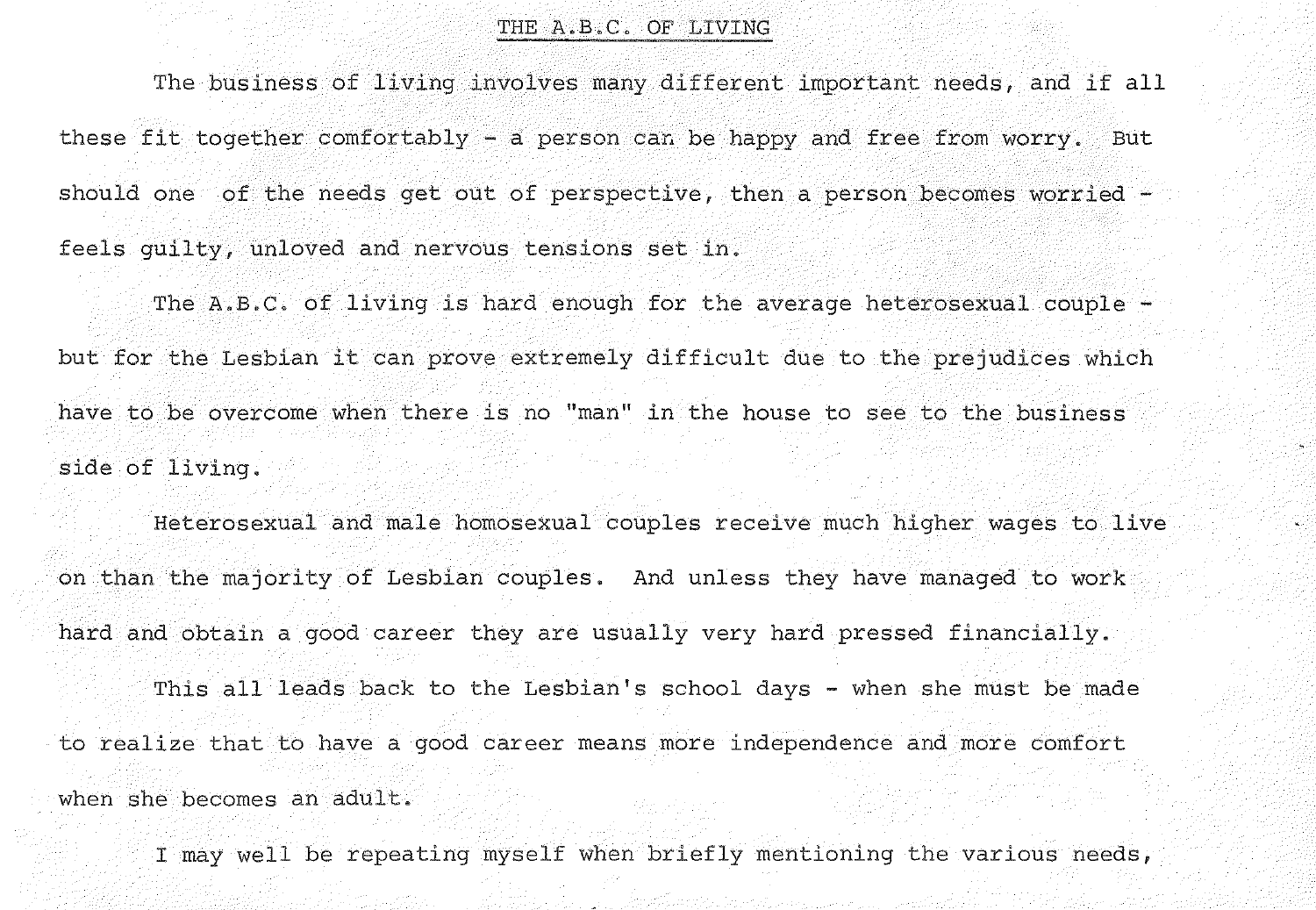but their importance cannot be emphasised sufficiently.

## 1. The Need to be Accepted

If a human being is deprived of the feeling of "belonging" they feel miserable and lose confidence in themselves. It is therefore important for all Lesbians to belong to a club or group, and to meet and make friends with other Lesbian couples; to discuss life and their problems together. One must have a feeling of having been accepted within one's own group .•. what does it matter what the heterosexuals think, .do not let their ignorant attitudes stop you from joining a club and meeting other female and male homosexuals, who WILL UNDERSTAND your problem, since they have had to suffer the same way.

2. The Need for Security

Everyone needs to feel secure and have a feeling of reassurance, in their relationships with others - in their family life and their financial affairs.

3. The Need to be Recognised

Everyone likes to be appreciated for what they have achieved. Many late teenagers wish to be considered adults. Some people become social climbers. It is quite normal to feel important - providing it does not get out of hand. But to feel unimportant, unloved and unwanted leads to serious mental stresses and depressive illness and the person gives up competing altogether. Many Lesbians suffer from this complaint, and it is difficult to get them out of it, if they have felt this way for too long.

4. The Need to be Appreciated

If you do a job well - or do something for someone you like to receive appreciation - not necessarily thanks - but honest to God appreciation. No-one likes to be taken for granted, and if it occurs a person's enthusiasm will wane. Appreciation motivates people to even greater effort.

5. The Need for Self-Esteem

In addition to needing the approval of others, people also need to be able to "live with THEMSELVES". They need to see themselves in a favourable light. By refusing to face up to an unpleasant fault in themselves does not mean to say it will go away. A person with a bad temper who refuses to accept this fact will find it harder to control her temper. An alcoholic who will not admit that he drinks is not going to be able to overcome his drinking problem.

6. The Need to Give and the Need to Receive

Just as people need to receive praise and respect, they need to give affection and receive it in return.

7. The Need to Know "Why

To try and find the correct answer to many questions starts when one is a small child. Every child has said "Why Mummy" and if the question is an important one, such as homosexuality, and the parents have not taken the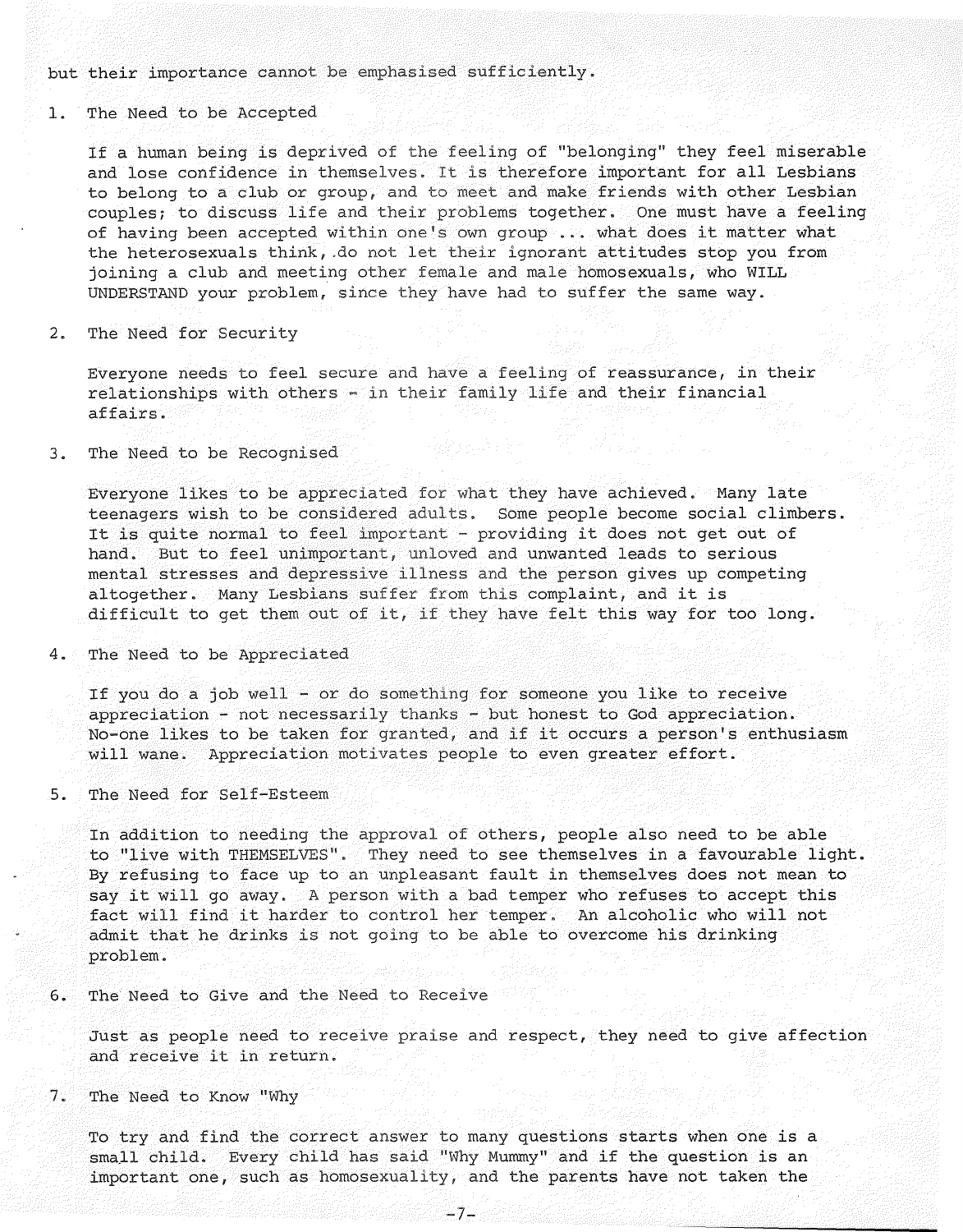trouble to find out "Why" that child will grow up with a feeling of insecurity.

The adolescent Lesbian has many questions to ask - none of which have been properly answered up to date: "Why do I feel as I do? Why am I different from other girls? Why can't I talk about how I feel? Why doesn't someone try to understand me? Why are so-called Christians so cruel to those they are supposed to love?" and hundreds of other questions, which I have been trying to answer in this book.

8. The Need to Exercise Responsibility

Everyone needs to feel responsible for something - it is important to feel you are needed and making some contribution, however small or large, to the world. People must feel capable of making their own decisions, of feeling independent. Even if we make mistakes we can learn from those mistakes, and learn to accept responsibility for those mistakes. One must take the trouble to learn about the art of "living" and every aspect involved.

9. The Need for Aesthetic Satisfaction

Everyone throughout the entire world feels the need for music, pictures and stories. They feel the need to create something themselves, be it ballet, music and others according to their choice. carving, music, painting or writing. Everyone needs peace and harmony to enjoy lovely gardens, the splendour of architecture, plays, films,

10. The Need to Relax

The art of being able to "truly" relax, to "switch off", has to be cultivated by some people, who have not learnt, or due to circumstances are unable, to relax. There are also some people who go through life never properly "switched on". They cannot be bothered to do anything that does not interest them, with the result they achieve nothing, and in their old age they have not even achieved mental peace; and spend their time worrying about petty little things they should have learnt to deal with when they were younger, but they could not be bothered. To relax - to rest - to break the pattern of work and build up fresh energy is essential. An office worker may find relaxation in gardening. A housewife may enjoy pottery. To relax does not mean to switch off completely and sit and do nothing. A change of occupation and scenery is a form of relaxation. There are 24 hours in every day - we sleep for 8 hours, work for 8 hours - what do most of us do with the other 8, just sit around, and that is when boredom starts to set in. Everyone should have something to do in their spare time, gardening, painting or some other form of creative work, which gives one a feeling of achievement, a wonderful feeling of satisfaction. Some Lesbians spend all their recreation time in a pub drinking and day dreaming of what they are going to do, their ideas are terrific, but unfortunately it takes more effort than they are prepared to use, to achieve their ideas. Day dreaming is unfortunately a bad habit nearly all Lesbians suffer from, done to excess it can have a bad effect on one's whole life and outlook on life. There are also some people who just do not know how to relax, they feel they should be up and at it from dawn till dusk, using up nervous energy. It is the busy people - who have time to do charitable work and help others - the time wasters never have any time to waste on